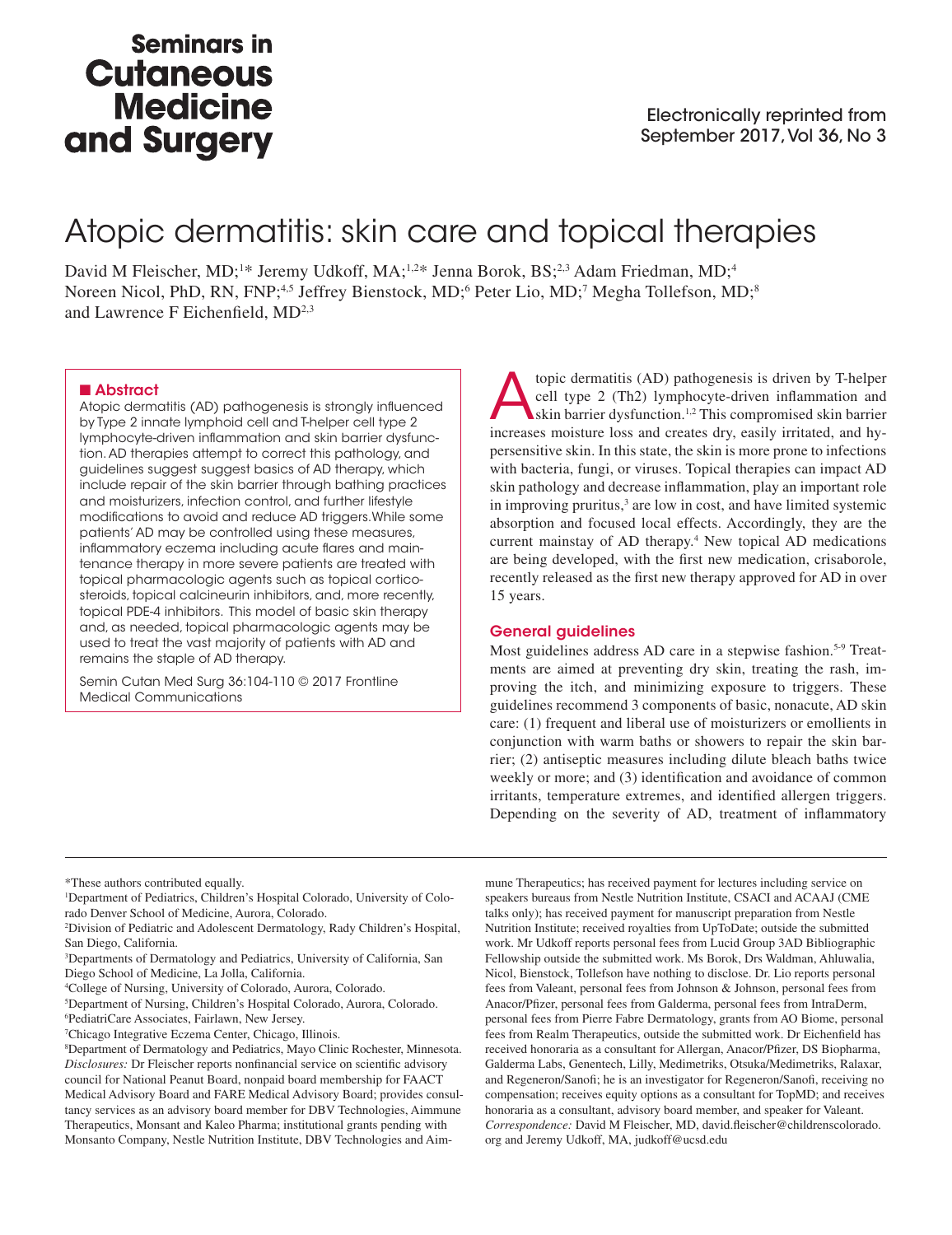#### ■ TABLE 1 Suggested weekly quantity of topical therapies

| Moisturizer         | Basic management (grams per week)          |
|---------------------|--------------------------------------------|
| Child               | 150-200                                    |
| Adolescent or Adult | 500                                        |
| Ointment            | Twice daily acute therapy (grams per week) |
| Child               | 125-250                                    |
| Adolescent or Adult | 260-330                                    |
| Cream               | Twice daily acute therapy (grams per week) |
| Child               | 140-275                                    |
| Adolescent or Adult | 290-330                                    |

eczema and maintenance with topical corticosteroids (TCS) or other therapeutic agents may be initiated in a stepwise fashion. During AD flares, TCS and/or topical calcineurin inhibitors (TCI) are typically prescribed and may be used in conjunction with wet wrap therapy (WWT).<sup>10</sup>

## Basic AD Skin Care

## **Moisturizers**

Moisturizers include emollients, humectants, and occlusive agents. They are a steroid-sparing standard of care and are useful for both AD prevention and maintenance therapy. Current national and international guidelines recommend daily application of moisturizers.11-14 Mechanistically, topical formulations help treat the dysfunctional epidermal barrier in AD, thereby lessening transepidermal water loss (TEWL) and resulting xerosis, and can increase natural moisturizing factors (NMF).<sup>15</sup> NMFs are endogenous molecules that increase skin hydration and water retention.<sup>16</sup>

Moisturizers alone can be used to treat mild AD. Two prospective studies of daily moisturizing demonstrated a lengthened time until an AD flare compared to a control group without daily moisturization.<sup>17,18</sup> Thus, daily moisturization, with appropriate quantities, should be utilized and may significantly improve the course of AD in many patients (Table 1).19-22 Creams and ointments are thicker than lotions and are therefore preferred. However, patient adherence is extremely important, and patients should be encouraged to choose a regimen that will best meet their lifestyle. Providing written patient instructions with demonstrative training sis very helpful, as health care -observed technique is important to educate patients to apply moisturizers (and other topical therapies) correctly and in sufficient quantities.23,24

#### Prescription emollient devices and eczema-specific moisturizers

Prescription emollient devices (PED), or "barrier repair devices" are a class of moisturizering agents that are formulated to target specific deficiencies in the AD skin barrier composition. Many are composed of lipids such as ceramides, fatty acids, glycyrrhetinic acids and palmitoylethanolamide, and they attempt to reproduce the optimal ratio of these components in the skin.25 Colloidal oatmeal 1% is a moisturizer with purported antipruritic, anti-oxidant, and anti-inflammatory properties that may be a useful alternative moisturizer or adjuvant to AD therapy.26,27 Other possible adjuvants include menthoxypropanediol, which is associated with a cooling sensation, and licochalcone A, an anti-inflammatory agent.<sup>28,29</sup> These devices, however, are expensive and lack strong head-tohead trials demonstrating their superiority over typical moisturizing products.30

## Bathing

Bathing is essential to human health and hygiene and plays an important role in AD treatment and maintenance; however, there is no standard for the frequency or duration of bathing. Daily bathing with limited cleanser use or the use of neutral, low pH, hypoallergenic, fragrance free cleansers is of-

ten recommended, while there is little evidence to support daily versus every other day or less frequent bathing. Antibacterial skin cleansers may dry and aggravate the skin, so less irritating and moisturizing soaps may be used after initial soaking. After bathing, the skin should be patted down and not wiped completely dry, using a towel and not an abrasive washcloth. Chiang and Eichenfield performed a study demonstrating that bathing without moisurizing resulted in skin drying, while moisturizing after bathing increased skin hydration and reduced TEWL.<sup>31</sup> Showers are an acceptable alternative to bathing; however, some experts prefer baths during AD flares.

## Bath additives and bleach baths

Dilute bleach baths may help reduce the number of local skin infections in AD patients with heavy bacterial colonization of the skin.32 Bleach baths may also have positive effects on AD by modulating inflammatory pathways and repairing skin integrity.33-37 Patients can prepare a bleach bath by mixing  $\frac{1}{4}$  to  $\frac{1}{2}$  a cup of 6% sodium hypochlorite solution (chlorine liquid bleach) into a bathtub full of lukewarm water; the final bleach concentration approximates a modified Dakin's-like solution with a bleach concentration of 0.005%.38 The patient may soak in this bath for 5 to 10 minutes and may subsequently rinse the skin with fresh water.<sup>39-41</sup> Proprietary bleach containing products are also available and may be formulated as bath additives, body washes, sprays, or gels.

Bath oils, acidic spring water and water softeners should be avoided as a general rule. However, salt baths may be soothing and helpful.42 Apple cider vinegar baths were proposed as an adjuvant to AD therapy; however, there is insufficient evidence to support their use.

## AD management beyond basic skin care Topical corticosteroids

TCS are considered to be the mainstay of AD therapy and have been used for decades.<sup>4</sup> They are recommended for treating active eczematous lesions, lichenification, and other chronic cutaneous manifestations of AD, and for managing pruritus. More than 110 randomized control trials (RCT's) have proven their safety and efficacy.5,43,44

There is a wide-range of potency of TCS and varying methods of prescribing them for disease flares. One approach is to initiate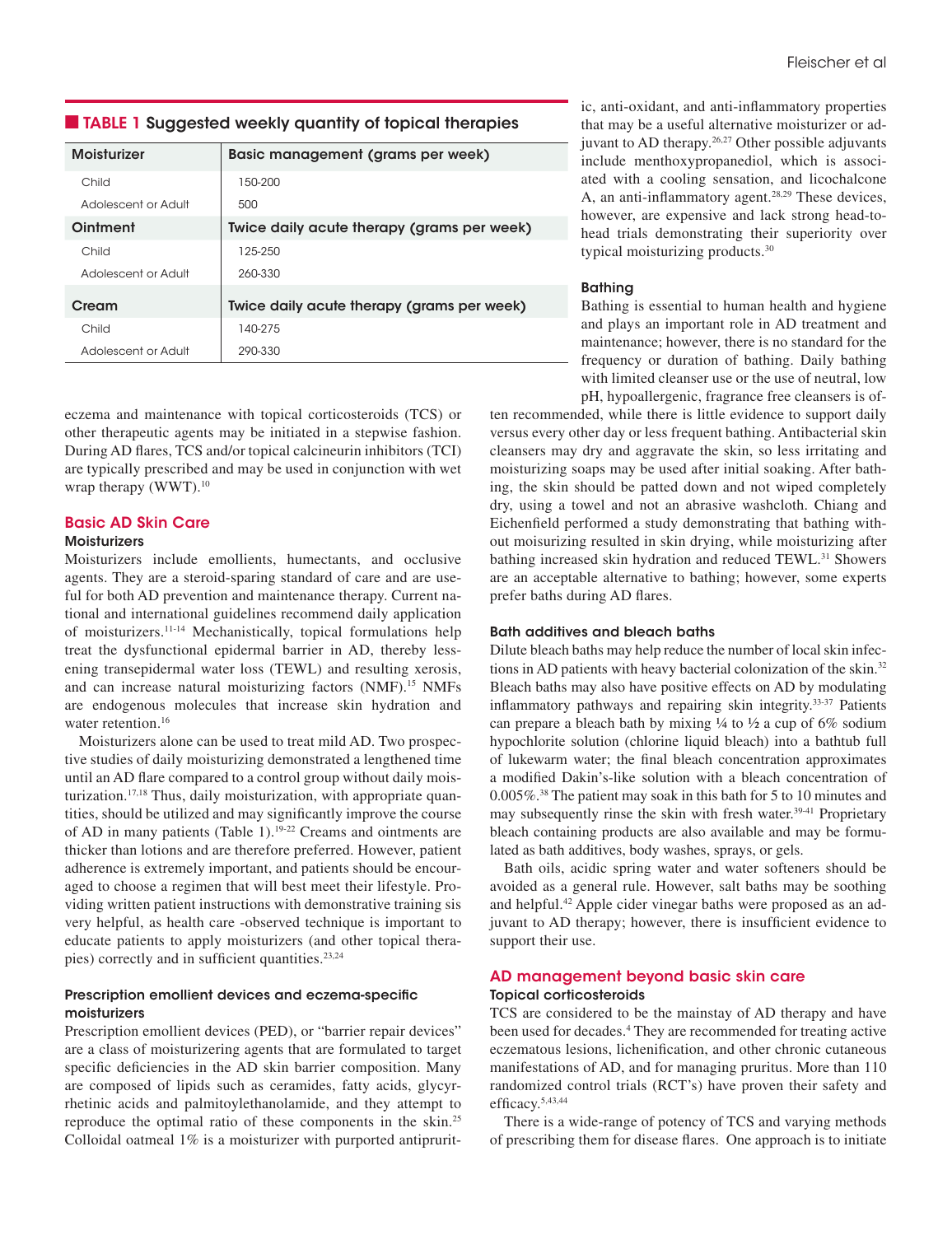■ ■ ■ Atopic dermatitis: skin care and topical therapies

lower potency TCS, with an increase in strength if there is a lack of response, while another is to start with bursts of mid to higher strength TCS with subsequent taper. There is a wide-range of potency of TCS and varying methods of prescribing them for disease flares. One approach is to initiate lower potency TCS, with an increase in strength if there is a lack of response, while another is to start with bursts of mid to higher strength TCS with subsequent taper. Due to the potential morbidity associated with AD, short bursts of medium-potency TCS may be utilized for most disease flares (Table 2). Thomas and colleagues found this to be a safe regimen even for young children, with an increased surface area to volume ratio.45

| <b>Class and potency</b> | Drug name, concentration (vehicle)                                  |
|--------------------------|---------------------------------------------------------------------|
| I, Very high             | Halobetasol propionate, 0.05% (cream, ointment)                     |
|                          | Diflorasone diacetate, 0.05% (ointment)                             |
|                          | Clobetasol propionate, 0.05% (cream, foam, ointment)                |
|                          | Augmented betamethasone dipropionate, 0.05% (ointment)              |
| II, High                 | Triamcinolone acetonide, 0.5% (cream, ointment)                     |
|                          | Mometasone furoate, 0.1% (ointment)                                 |
|                          | Halcinonide, 0.1% (cream)                                           |
|                          | Fluocinonide, 0.05% (cream, gel, ointment, solution)                |
|                          | Diflorasone diacetate, 0.05% (cream)                                |
|                          | Desoximetasone, 0.05% (gel)                                         |
|                          | Desoximetasone, 0.25% (cream, ointment)                             |
|                          | Betamethasone dipropionate, 0.05% (cream, foam, ointment, solution) |
|                          | Augmented betamethasone dipropionate, 0.05% (cream)                 |
|                          | Amcinonide, 0.1% (cream, lotion, ointment)                          |
| III-V, Medium            | Triamcinolone acetonide, 0.1% (cream, ointment)                     |
|                          | Prednicarbate, 0.1% (cream)                                         |
|                          | Mometasone furoate, 0.1% (cream)                                    |
|                          | Hydrocortisone valerate, 0.2% (cream, ointment)                     |
|                          | Hydrocortisone butyrate, 0.1% (cream, ointment, solution)           |
|                          | Fluticasone propionate, 0.05% (cream)                               |
|                          | Fluticasone propionate, 0.005% (ointment)                           |
|                          | Flouocinolone acetonide, 0.025% (cream, ointment)                   |
|                          | Desoximetasone, 0.05% (cream)                                       |
|                          | Clocortolone pivalate, 0.1% (cream)                                 |
|                          | Betamethasone valerate, 0.1% (foam, lotion, ointment)               |
| VI, Low                  | Fluocinolone acetonide, 0.01% (cream, solution)                     |
|                          | Desonide, 0.05% (cream, gel, foam, ointment)                        |
|                          | Alclometasone dipropionate, 0.05% (cream, ointment)                 |
| VII, Lowest              | Hydrocortisone acetate, 0.5%-1% (cream, ointment)                   |
|                          | Hydrocortisone, 0.25%-1% (cream, ointment, solution)                |
|                          | Dexamethasone, 0.1% (cream)                                         |

## ■ TABLE 2 Class and relative potencies of topical corticosteroids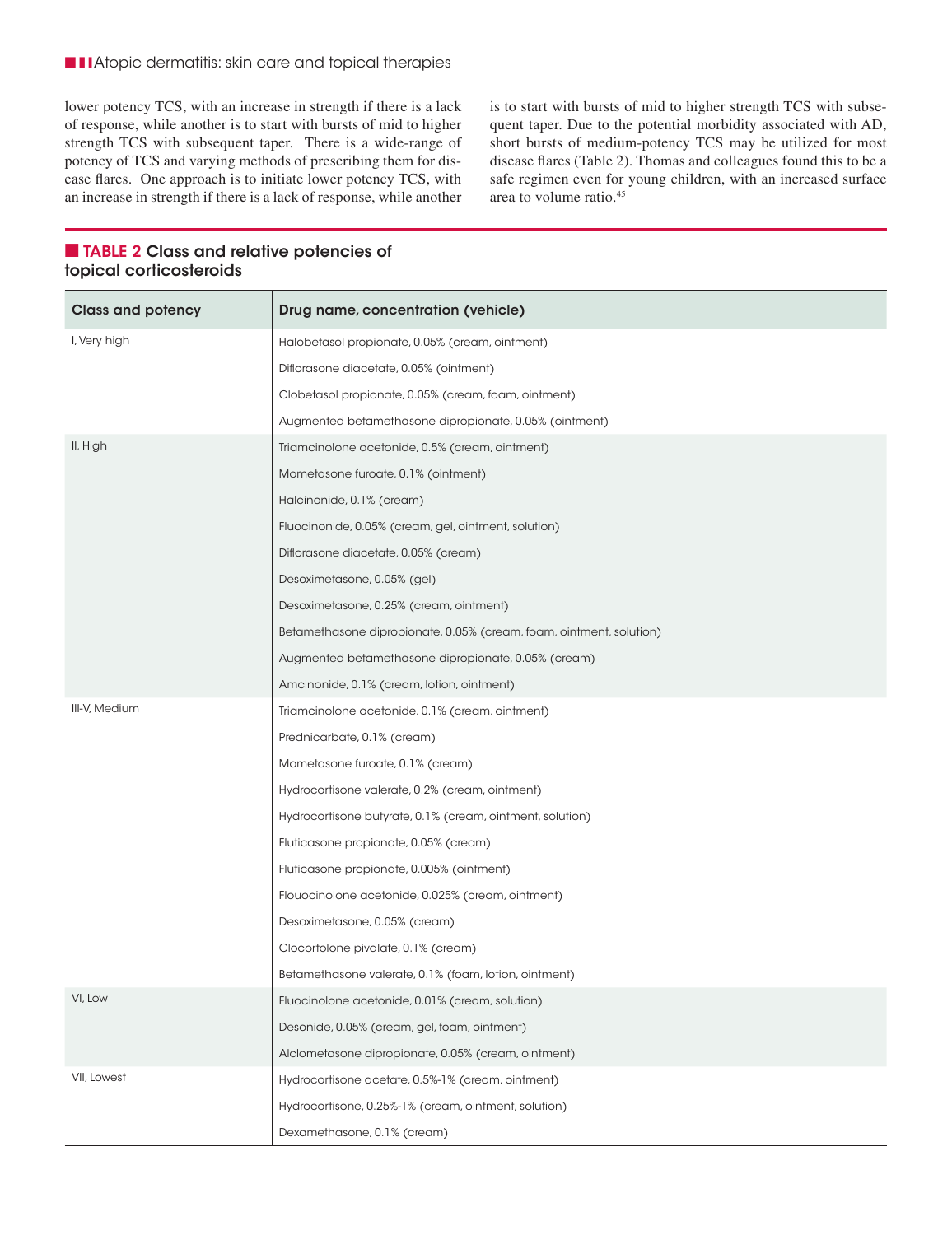High-potency, or class I. TCS may be used for severe AD, but should not be applied to the face and other sensitive areas such as the axillae or groin. Medium to high potency (class II-V) TCS can be used for mild to moderate AD. Low potency (class VI-VII) TCS can be used to treat AD on thinner-skinned areas such as the eyelids, face, genitals and intertriginous areas.

Patients can estimate their use of TCS using the fingertip method (FTU; Figure 1). A FTU is equivalent to approximately 0.5 grams of ointment or cream and is the amount expressed over an adult fingertip length from a tube with a 5 mm diameter nozzle. This may be converted into gram units for an approximation of the optimal weekly usage (Table 1).19-22

#### Side effects

Although rare, complications from TCS can occur at any age. Due to their increased surface area to weight ratio, children have a higher probability of systemically absorbing TCS, which can result in elevated blood concentrations and systemic side effects.<sup>46</sup> Hypothalamic-pituitary-adrenal (HPA) axis suppression following systemic absorption of TCS is a potential, but fortunately very rare, serious systemic complication.43,47,48 High-potency TCS do carry a greater risk for HPA suppression than lower-potency TCS. However, HPA axis suppression is rarely observed in the absence of an extreme situation, such as large amounts of highpotency TCS under plastic occlusion or for extended duration. In a typical-use study, Eichenfield and colleagues did not note any HPA axis suppression or treatment adverse effects in patients who completed 4 weeks of 0.05% desonide hydrogel therapy for moderate AD.<sup>43</sup>

In addition, TCS carry a small risk of causing striae, and in extreme overuse, may cause ophthalmo logic effects.<sup>49</sup> The use of TCS may also result in thinning of the skin, especially in certain areas that are more prone to it, such as the face, axillae, and groin; infants and small children may be at a higher risk of local atrophic effects from TCS, since they often have AD affecting the face. Although multiple studies found a slightly higher rate of systemic infections with TCS use, no skin atrophy was observed with intermittent TCS use.<sup>41</sup> Thus, complications of TCS use in children are almost always related to an inappropriate class of steroid for the patient, inappropriate duration of therapy, inappropriate anatomical sites, and the use of extreme occlusive techniques. In addition to developing complications from TCS, withdrawal from long-term and inappropriate use of potent TCS, especially to the face and genital areas, is associated with application site burning, stinging, erythema, and edema.<sup>50</sup>

## Proactive therapy

"Proactive therapy," in contrast to "reactive therapy" with TCS has become increasingly popular for treating relapsing AD. Schmitt and colleagues performed a systematic review and meta-analysis of TCS RCTs and found that applying TCS (or TCI) to inactive areas of AD 2 to 3 times a week reduced AD flares compared with vehicle.51 Indirect evidence from this study found intermittent therapy with TCS decreased the relative risk of a disease flare compared with a similar regimen with TCI. A prospective, vehicle control study by Wahn and colleagues demonstrated similar results and found daily topical pimecrolimus was effective at decreasing AD flares and reducing or



**FIGURE** Fingertip unit. The amount of ointment or cream expressed from a 5 mm diameter nozzle over the length of the fingertip. One fingertip unit (FTU) is approximately equivalent to 0.5 grams of product.

eliminating the need for the acute use of TCS (see TCI discussion below).<sup>52</sup> The risk-to-benefit ratio of long-term, scheduled, intermittent steroids is favorable, and a consensus conference on AD stated that areas of frequent, relapsing AD should be treated with TCS twice weekly.<sup>53</sup> They recommended monthly medium to high potency TCS maintenance doses to not exceed 15 grams for infants, 30 grams for children, and 60 to 90 grams for adolescents or adults.

#### Steroid phobia

Unfortunately, TCS therapy is stigmatized within the medical community, and patient education is necessary to reduce steroid phobia.54 Steroid phobia results in under-treatment of AD and is correlated with poor knowledge of steroid potencies and differences in the pharmacology of topical versus systemic agents.<sup>55,56</sup> A survey of dermatology outpatients and their parents by Charman and colleagues found that 24% admitted to not being adherent to their TCS regimens due to concerns about adverse effects.<sup>57</sup> Patients were most frequently concerned about skin thinning (34.5%) and systemic absorption that could cause delayed growth and development (9.5%). Another study by Mueller and colleagues noted similar results, but also found a significant decrease in patient concerns after an educational intervention.<sup>58</sup> Accordingly, patient education to address steroid phobia is crucial in ensuring patient adherence to TCS therapy.25

#### Wet-wrap therapy

Wet-wrap therapy (WWT) utilizes a topical therapeutic agent covered first by a wet layer of occlusive bandages or tighterfitting, cotton clothes followed directly by a similar dry outer layer. Studies have shown WWT to be an effective adjuvant therapy in refractory or severe AD.59-61 A recent observational cohort study of 72 children found a large decrease in AD severity following WWT therapy, with 1 month of lasting benefits.<sup>10</sup> Mechanistically, WWT increases contact time with topical therapies allowing for better topical absorption. In addition, WWT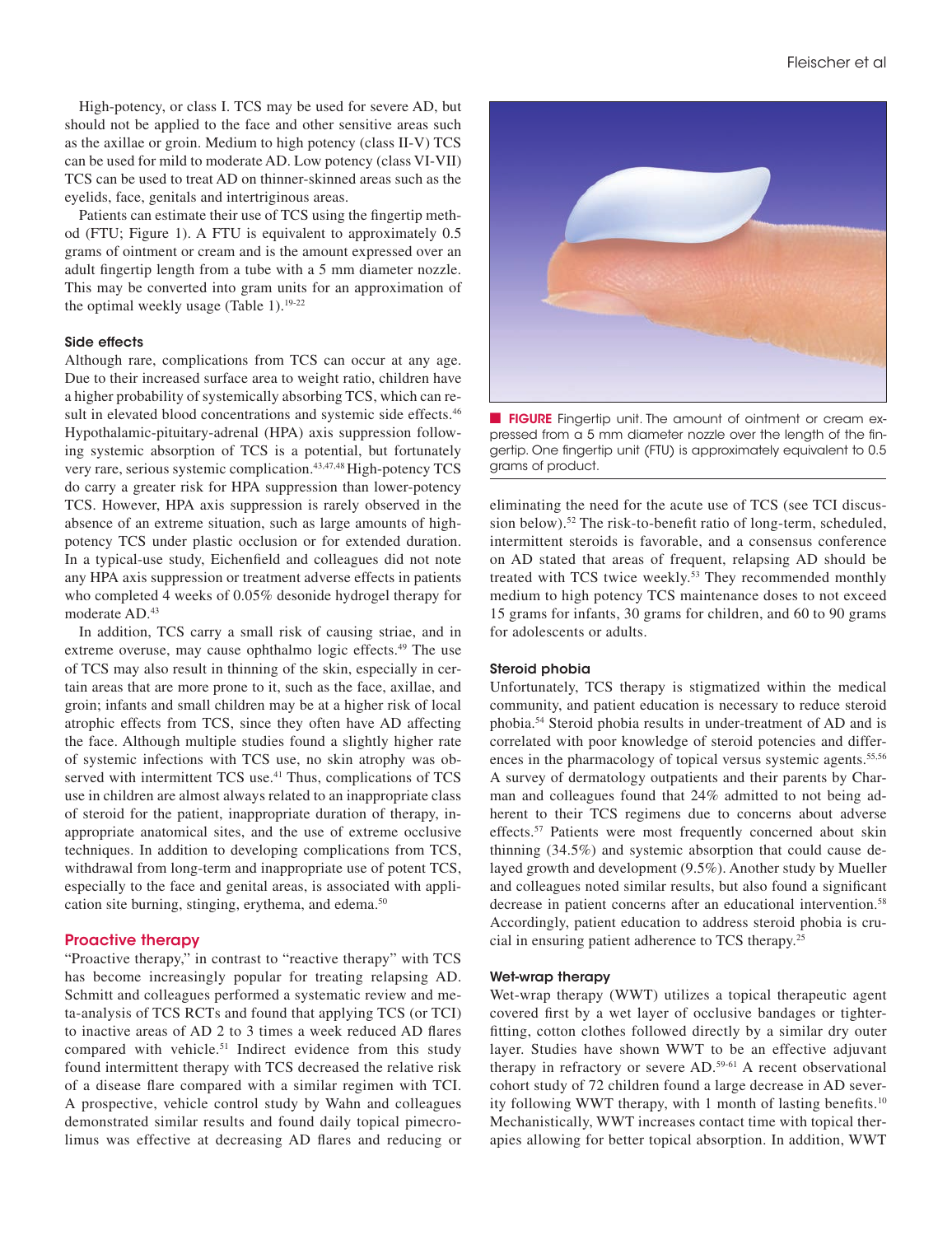■ ■ ■ Atopic dermatitis: skin care and topical therapies

provides a physical barrier to prevent TEWL and skin excoriation, and decreases pruritus as a result of the cooling effects of the wet layer. Wolkerstorfer and colleagues showed that 1:20, 1:10, and 1:4 dilutions of fluticasone propionate under WWT were equally effective, but the 1:20 and 1:10 dilutions demonstrated less HPA suppression. Thus, WWT should be used with caution to prevent HPA axis suppression, and lower-potency TCS or higher-potency TCS dilutions are appropriate to use in conjunction with WWT. TCI, however, should not be used with WWT. Some conjecture exists regarding WWT and an increased risk of cutaneous infection, but whether this association truly exists is unclear.63,64

#### Other topical therapies:

#### Topical calcineurin inhibitors

TCI are therapeutic agents that act on T-cells and decrease the expression of inflammatory cytokines.<sup>65</sup> They are typically considered second-line agents, but do not cause cutaneous atrophy and may be included in standard therapeutic regimens for thin and sensitive skin areas such as the face and intertriginous areas.66,67 Current TCI available are tacrolimus ointment (0.03% for patients >2 years old and 0.1% for patients >15 years old) and pimecrolimus cream (1% strength for patients >2 years old). Tacrolimus is currently FDA-approved for moderate to severe AD, while pimecrolimus is approved for mild to moderate AD. While both are only approved for children older than 2 years, pimecrolimus has been studied extensively under two years of age, and both TCIs have been recommended for "off-label" use as needed.5,58,68 Both available TCI decrease the cutaneous manifestations of AD; however, two 6-week comparative studies demonstrated a greater effect with tacrolimus therapy than pimecrolimus.<sup>69,70</sup>

The most common side effect of TCI therapy is application site burning or stinging that occurs during the first few applications. A brief course of TCS prior to TCI treatment has been recommended by some experts to minimize this.71 In 2006, the FDA included a black box warning label cautioning against the theoretical risk of TCI-associated malignancy. However, no longitudinal registries (A Prospective Pediatric Longitudinal Evaluation to Assess the Long-Term Safety [APPLE] and Pediatric Eczema Elective Registry [PEER]) have corroborated this claim.72-74

#### Topical coal tar

van den Bogaard and colleagues found in vitro coal tar increases levels of filaggrin expression and inhibition of the IL-4 signaling pathway.75 Coal tar preparations have some clinical use, and one study found their efficacy to be similar to 1% hydrocortisone acetate cream.76 However, they are messy and hard to apply, which lessens their clinical usefulness.

#### Topical phosphodiesterase 4 inhibitors

Crisaborole recently received FDA approval for use in patients 2 years or older with mild to moderate AD based on the efficacy and safety demonstrated in multiple RCTs.77-80 The long-term safety of crisaborole was also demonstrated in an open-label, 48-week trial performed by Eichenfield and colleagues in which they administered 4-week cycles of crisaborole, as needed, to more than 500 patients.<sup>81</sup> In contrast to TCS therapy, crisaborole

is not associated with atrophy, telangiectasia, or hypopigmentation. However, application site pain was more common with crisaborole than placebo in phase III clinical trials.<sup>82</sup> A study by Zane and colleagues showed that crisaborole ointment applied to sensitive areas was well tolerated as vehicle.<sup>83</sup>

Crisaborole may be a useful alternative to TCI and TCS therapies; however, comparative trials with TCI and TCS are needed. Cost and insurance coverage of crisaborole may impact patient access to the medication. Other topical PDE-4 agents are being studied for AD.

#### Other therapies:

## Fabrics

Comfortable materials may decrease the itch associated with AD and increase quality of life. The skin should not be in direct contact with wool; instead, cotton or silk should be used.<sup>84</sup> Some silk-based products have been specifically engineered to reduce skin discomfort.85 Silver-coated fabrics have been studied in AD and were associated with an increase in quality of life and AD severity metrics.<sup>86</sup>

#### Topical antibiotics

*Staphylococcus aureus* and other bacteria frequently colonize AD-affected skin. These bacteria may contribute to AD pathogenesis by producing toxins that damage the epidermal barrier, ultimately allowing allergen penetration.<sup>25</sup> Antimicrobial preparations were thought to treat AD by reducing the presence of these bacteria on the skin. However, a 2010 Cochrane review of RCTs found no sufficient evidence to support this claim.<sup>87</sup> In addition, topical antibiotics such as mupirocin may cause an allergic contact dermatitis and contribute to microbial antibiotic resistance.<sup>88</sup> Thus, mupirocin should be avoided as a general rule, though it may be useful in patients with limited areas of mildly impetiginized AD. While not supported by current evidence, there has been increased interest in antimicrobial-TCS combinations with some reports in support of their efficacy.<sup>89</sup>

#### Antihistamines

Topical antihistamines, such as diphenhydramine and doxepin, are not recommended for treating itch in patients with AD. They may cause local allergic contact dermatitis or other reactions such as burning or stinging.90 In addition, they can be absorbed systemically and cause tiredness.<sup>91,92</sup> Oral first-generation antihistamines at night can be used to help patients fall asleep due to their sedating effects.7 However, they are not useful for daytime disease and their is mixed evidence for their efficacy.

#### **Conclusions**

There are many therapeutic options available to control and treat AD. These range from the basics of AD skin management to WWT and potent TCS. Patients' AD may differ due to alternative environmental exposures, ethnicities, genetics, and specific pathophysiologic disease pathways.<sup>93</sup> Thus, they may respond differently to therapeutics, and healthcare practitioners should work with their patients to find a regimen that works for them. While much effort is typically placed upon treating acute AD flares, maintenance therapy, prophylactic management, and bathing regimens have been increasingly recognized as very im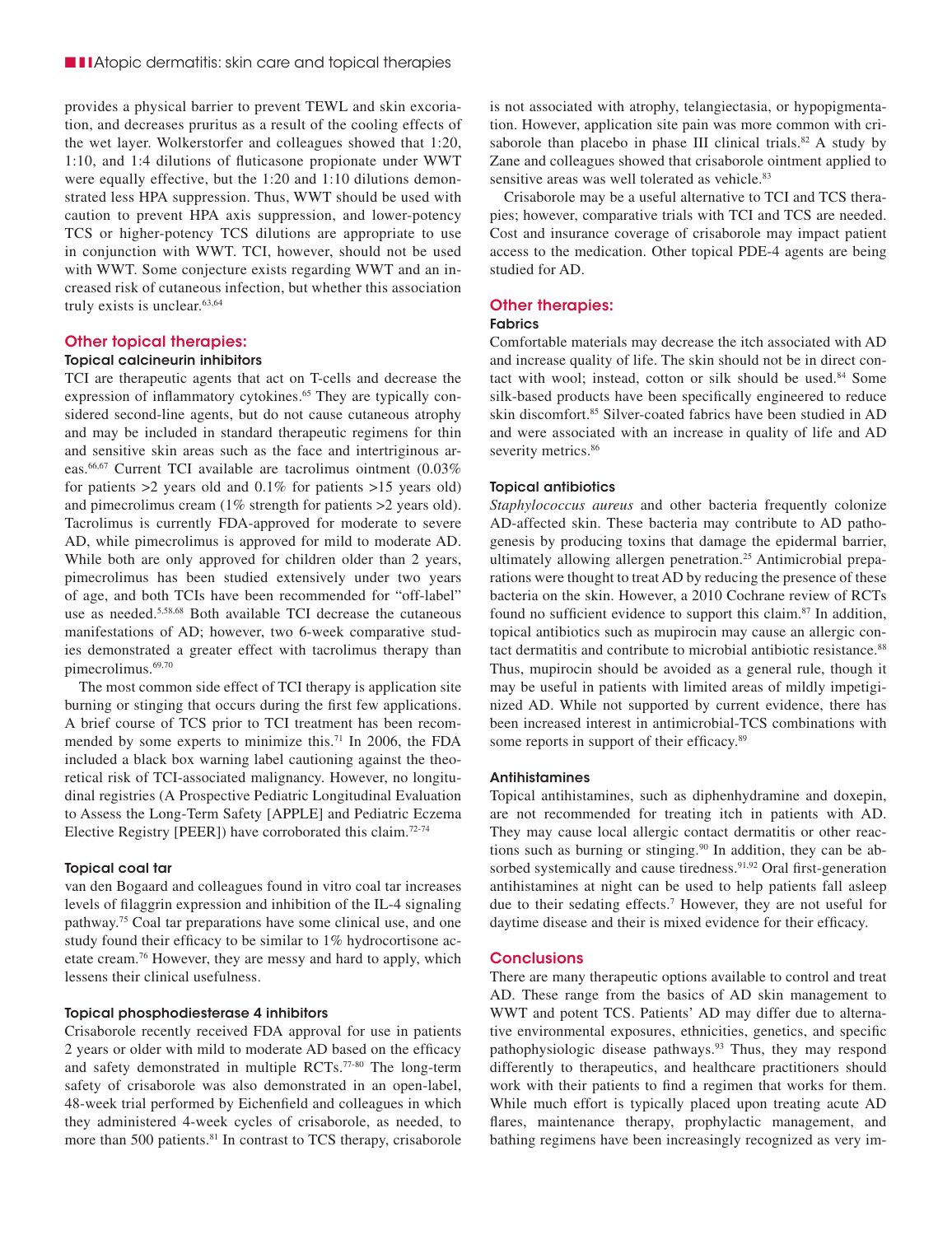portant aspects of AD therapy and should not be dismissed. In addition to commonly used moisturizers, TCI, and TCS, crisaborole represents an exciting new non-steroidal medication in patients with mild to moderate AD.

#### References

- Wang D, Beck LA. Immunologic targets in atopic dermatitis and emerging therapies: an update. *Am J Clin Dermatol*. 2016;17(5):425-443. https://doi.org/10.1007/ s40257-016-0205-5.
- 2. Irvine AD, Eichenfield LF, Friedlander SF, Simpson EL. Review of critical issues in the pathogenesis of atopic dermatitis. *Semin Cutan Med Surg*. 2016;35(5 Suppl):S89-S91. https://doi.org/10.12788/j.sder.2016.042.
- 3. Hong J, Buddenkotte J, Berger TG, Steinhoff M. Management of itch in atopic dermatitis. *Semin Cutan Med Surg*. 2011;30(2):71-86. https://doi.org/10.1016/j. sder.2011.05.002.
- 4. Eichenfield LF, Ahluwalia J, Waldman A, Borok J, Udkoff J, Boguniewicz M. Current guidelines for the evaluation and management of atopic dermatitis: A comparison of the Joint Task Force Practice Parameter and American Academy of Dermatology guidelines. *J Allergy Clin Immunol*. 2017;139(4S):S49-S57. https:// doi.org/10.1016/j.jaci.2017.01.009.
- 5. Eichenfield LF, Tom WL, Berger TG, et al. Guidelines of care for the management of atopic dermatitis: section 2. Management and treatment of atopic dermatitis with topical therapies. *J Am Acad Dermatol*. 2014;71(1):116-132. https://doi. org/10.1016/j.jaad.2014.03.023.
- Eichenfield LF, Boguniewicz M, Simpson EL, et al. Translating atopic dermatitis management guidelines into practice for primary care providers. *Pediatrics.* 2015;136(3):554-565. https://doi.org/10.1542/peds.2014-3678.
- 7. Sidbury R, Davis DM, Cohen DE, et al. Guidelines of care for the management of atopic dermatitis: section 3. Management and treatment with phototherapy and systemic agents. *J Am Acad Dermatol*. 2014;71(2):327-349. https://doi. org/10.1016/j.jaad.2014.03.030.
- Akdis CA, Akdis M, Bieber T, et al. Diagnosis and treatment of atopic dermatitis in children and adults: European Academy of Allergology and Clinical Immunology/American Academy of Allergy, Asthma and Immunology/PRACTALL Consensus Report. *J Allergy Clin Immunol.* 2006;118(1):969-987. https://doi. org/10.1016/j.jaci.2006.03.045.
- 9. Eichenfield LF, Ahluwalia J, Waldman A, Borok J, Udkoff J, Boguniewicz M. Current guidelines for the evaluation and management of atopic dermatitis: A comparison of the Joint Task Force Practice Parameter and American Academy of Dermatology guidelines. *J Allergy Clin Immunol*. 2017;139(4S):S49-S57. https:// doi.org/10.1016/j.jaci.2017.01.009.
- 10. Nicol NH, Boguniewicz M, Strand M, Klinnert MD. Wet wrap therapy in children with moderate to severe atopic dermatitis in a multidisciplinary treatment program. *J Allergy Clin Immunol Pract*. 2014;2(4):400-406. https://doi.org/10.1016/j. jaip.2014.04.009.
- 11. Schneider L, Tilles S, Lio P, et al. Atopic dermatitis: A practice parameter update 2012. *J Allergy Clin Immunol*. 2013;131(2):295-299. https://doiorg/10.1016/j. jaci.2012.12.672.
- 12. Ring J, Alomar A, Bieber T et al. Guidelines for treatment of atopic eczema (atopic dermatitis) part I. *J Eur Acad Dermatol Venereol*. 2012;26(8):1045-1060. https://doi.org/10.1111/j.1468-3083.2012.04635.x.
- 13. Akdis CA, Akdis M, Bieber T, et al. Diagnosis and treatment of atopic dermatitis in children and adults: European Academy of Allergology and Clinical Immunology/American Academy of Allergy, Asthma and Immunology/PRACTALL consensus report. *Allergy.* 2006;61(8):969-987. https://doi.org/10.1111/j.1398- 9995.2006.01153.x.
- 14. Eichenfield LF, Tom WL, Berger TG, et al. Guidelines of care for the management of atopic dermatitis: section 2. Management and treatment of atopic dermatitis with topical therapies. *J Am Acad Dermatol* .2014;71(1):116-132. https://doi. org/10.1016/j.jaad.2014.03.023.
- 15. van Smeden J, Bouwstra JA. Stratum Corneum Lipids: Their Role for the Skin Barrier Function in Healthy Subjects and Atopic Dermatitis Patients. In: *Current problems in dermatology*. 2016:8-26.
- 16. Verdier-Sévrain S, Bonté F. Skin hydration: a review on its molecular mechanisms. *J Cosmet Dermatol.* 2007;6(2):75-82. https://doi.org/10.1111/j.1473- 2165.2007.00300.x.
- 17. Szczepanowska J, Reich A, Szepietowski JC. Emollients improve treatment results with topical corticosteroids in childhood atopic dermatitis: a randomized comparative study. *Pediatr Allergy Immunol*. 2008;19(7):614-618. https://doi.

org/10.1111/j.1399-3038.2007.00706.x.

- 18. Wirén K, Nohlgård C, Nyberg F, et al. Treatment with a barrier-strengthening moisturizing cream delays relapse of atopic dermatitis: a prospective and randomized controlled clinical trial. *J Eur Acad Dermatol Venereol*. 2009;23(11):1267- 1272. https://doi.org/10.1111/j.1468-3083.2009.03303.x.
- 19. Luersen K, Davis SA, Kaplan SG, Abel TD, Winchester WW, Feldman SR. Sticker charts: a method for improving adherence to treatment of chronic diseases in children. *Pediatr Dermatol*. 2012;29:403-408. https://doi.org/10.1111/j.1525- 1470.2012.01741.x.
- 20. Long CC, Mills CM, Finlay AY. A practical guide to topical therapy in children. *Br J Dermatol*. 1998;138(2):293-296.
- 21. Ring J, Alomar A, Bieber T, Deleuran M, Fink-Wagner A, Gelmetti C et al. Guidelines for treatment of atopic eczema (atopic dermatitis) part I. *J Eur Acad Dermatol Venereol* 2012; 26: 1045–60.
- 22. Eichenfield LF, Boguniewicz M, Simpson EL, et al. Translating Atopic Dermatitis Management Guidelines Into Practice for Primary Care Providers. *Pediatrics* 2015; 136: 554–65.
- 23. Nicol NH. Use of moisturizers in dermatologic disease: the role of healthcare providers in optimizing treatment outcomes. *Cutis.* 2005;76(6 Suppl):26-31.
- 24. Moncrieff G, Cork M, Lawton S, Kokiet S, Daly C, Clark C. Use of emollients in dry-skin conditions: consensus statement. *Clin Exp Dermatol.* 2013; 38: 231-8; quiz 238. https://doi.org/ https://doi:10.1111/ced.12104.
- 25. Eichenfield LF, Tom WL, Berger TG, et al. Guidelines of care for the management of atopic dermatitis: section 2. Management and treatment of atopic dermatitis with topical therapies. *J Am Acad Dermatol.* 2014;71(1):116-132. https:// doi.10.1016/j.jaad.2014.03.023.
- 26. Fowler JF, Nebus J, Wallo W, Eichenfield LF. Colloidal oatmeal formulations as adjunct treatments in atopic dermatitis. *J Drugs Dermatol.* 2012; 11: 804–7.
- 27. Eichenfield LF, Fowler JF, Rigel DS, Taylor SC. Natural advances in eczema care. *Cutis.* 2007;80(6 Suppl):2-16.
- 28. Angelova-Fischer I, Neufang G, Jung K, Fischer TW, Zillikens D. A randomized, investigator-blinded efficacy assessment study of stand-alone emollient use in mild to moderately severe atopic dermatitis flares. *J Eur Acad Dermatology Venereol*. 2014;28(Suppl 3):9-15. https://doi.org/10.1111/jdv.12479.
- 29. Wananukul S, Chatproedprai S, Chunharas A, et al. Randomized, double-blind, split-side, comparison study of moisturizer containing licochalcone A and 1% hydrocortisone in the treatment of childhood atopic dermatitis. *J Med Assoc Thai*. 2013;96(9): 1135-1142.
- 30. Draelos ZD. An evaluation of prescription device moisturizers. *J Cosmet Dermatol*. 2009;8(1):40-43. https://doi.org/10.1111/j.1473-2165.2009.00422.x.
- 31. Chiang C, Eichenfield LF. Quantitative assessment of combination bathing and moisturizing regimens on skin hydration in atopic dermatitis. *Pediatr Dermatol.* 2009;26(3):273-278. https://doi.org/10.1111/j.1525-1470.2009.00911.x.
- 32. Shi VY, Foolad N, Ornelas JN, et al. Comparing the effect of bleach and water baths on skin barrier function in atopic dermatitis: a split-body randomized controlled trial. *Br J Dermatol.* 2016;175(1):212–214. https://doi.org/10.1111/ bjd.14483.
- 33. Knowlden SA, Perez-Nazario N, Yoshida T, et al. LB781 Bleach baths repair skin barrier function without modifying Th2 biomarkers or skin dysbiosis in atopic dermatitis patients. *J Invest Dermatol.* 2016;136(8):B6. https://doi.org/:10.1016/j. jid.2016.05.031.
- 34. Knowlden SA, Yoshida T, Perez-Nazario N, et al. 296 Bleach baths promote early induction of inflammatory pathway genes with no effect on skin bacterial dysbiosis in AD subjects. J Invest Dermatol. 2017;137(5):S50. https://doi.org/10.1016/j. jid.2017.02.312.
- 35. Hon KL, Tsang YCK, Lee VW, et al. Efficacy of sodium hypochlorite (bleach) baths to reduce Staphylococcus aureus colonization in childhood onset moderateto-severe eczema: A randomized, placebo-controlled cross-over trial. *J Dermatolog Treat*. 2016;27(2):156-162. https://doi.org/10.3109/09546634.2015.1067669.
- 36. Leung TH, Zhang LF, Wang J, Ning S, Knox SJ, Kim SK. Topical hypochlorite ameliorates NF-kB-mediated skin diseases in mice. *J Clin Invest*. 2013;123(12):5361-5370. https://doi.org/10.1172/JCI70895.
- 37. Gonzalez ME, Schaffer J V, Orlow SJ, et al. Cutaneous microbiome effects of fluticasone propionate cream and adjunctive bleach baths in childhood atopic dermatitis. *J Am Acad Dermatol.* 2016;75(3):481-493.e8. https://doi.org/10.1016/j. jaad.2016.04.066.
- 38. Udkoff J, Eichenfield L. Atopic dermatitis. In: Lebwohl M, Heymann W, Berth-Jones J, Coulson I (eds). *Treatment of Skin Disease.* 5th ed. Elsevier. In press.
- 39. Krakowski AC, Eichenfield LF, Dohil MA. Management of atopic dermatitis in the pediatric population. *Pediatrics*. 2008;122(4):812-824. https://doi.org/10.1542/ peds.2007-2232.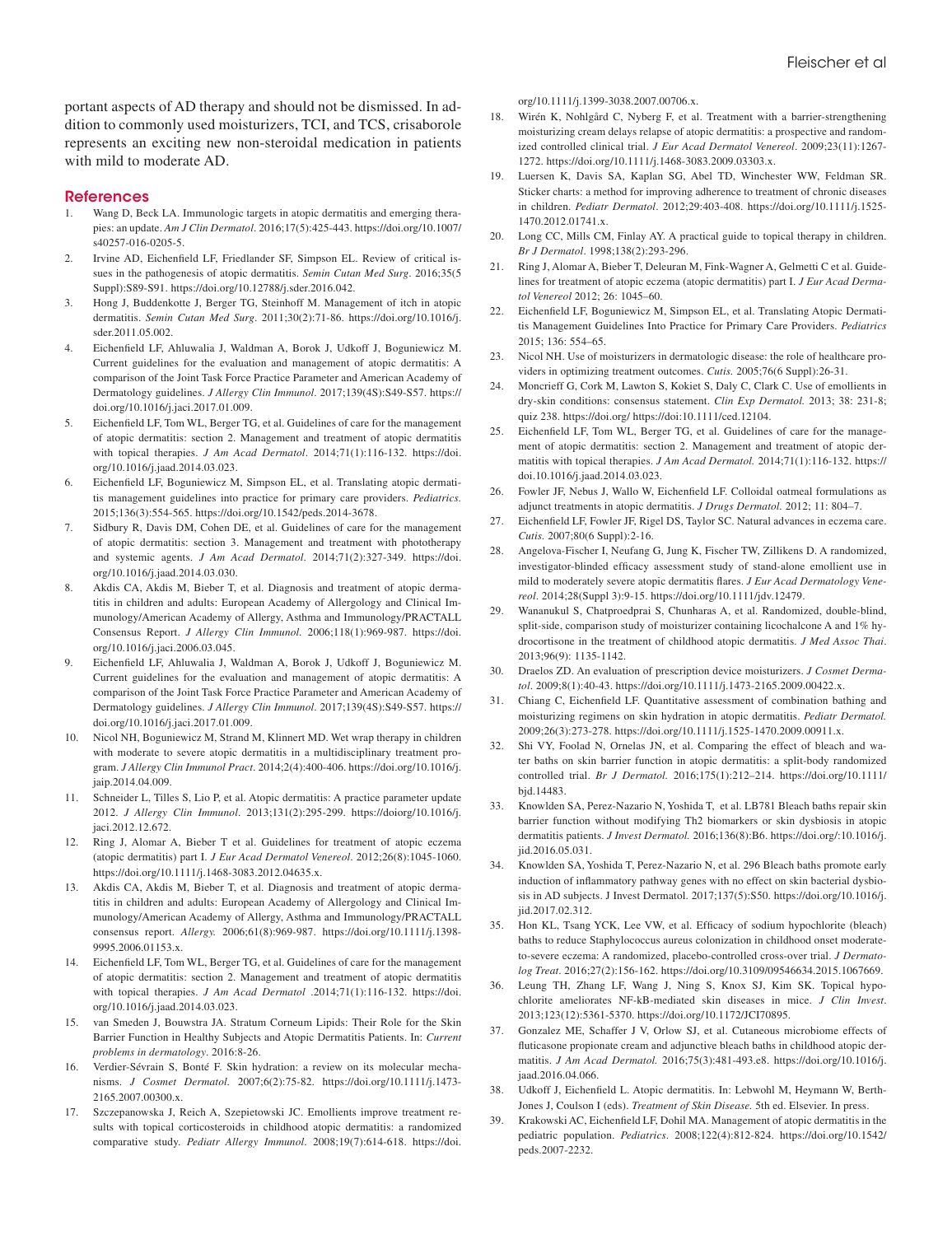#### ■ ■ ■ Atopic dermatitis: skin care and topical therapies

- 40. Ryan C, Shaw RE, Cockerell CJ, Hand S, Ghali FE. Novel sodium hypochlorite cleanser shows clinical response and excellent acceptability in the treatment of atopic dermatitis. *Pediatr Dermatol*. 2013;30(3):308-315. https://doi.org/10.1111/ pde.12150.
- 41. Sidbury R, Tom WL, Bergman JN, et al. Guidelines of care for the management of atopic dermatitis: Section 4. Prevention of disease flares and use of adjunctive therapies and approaches. *J Am Acad Dermatol*. 2014;71(6):1218-1233. https:// doi.org/10.1016/j.jaad.2014.08.038.
- 42. Proksch E, Nissen H-P, Bremgartner M, Urquhart C. Bathing in a magnesium-rich Dead Sea salt solution improves skin barrier function, enhances skin hydration, and reduces inflammation in atopic dry skin. *Int J Dermatol*. 2005;44(2):151-157. https://doi.org/10.1111/j.1365-4632.2005.02079.x.
- 43. Eichenfield LF, Basu S, Calvarese B, Trancik RJ. Effect of desonide hydrogel 0.05% on the hypothalamic-pituitary-adrenal axis in pediatric subjects with moderate to severe atopic dermatitis. *Pediatr Dermatol*. 2007;24(3):289-295. https:// doi.org/10.1111/j.1525-1470.2007.00405.x.
- 44. Yentzer BA, Ade RA, Fountain JM, et al. Improvement in treatment adherence with a 3-day course of fluocinonide cream 0.1% for atopic dermatitis. *Cutis*. 2010;86(4):208-213.
- Thomas KS, Armstrong S, Avery A, et al. Randomised controlled trial of short bursts of a potent topical corticosteroid versus prolonged use of a mild preparation for children with mild or moderate atopic eczema. *BMJ*. 2002;324(7340):768.
- 46. Callen J, Chamlin S, Eichenfield LF, et al. A systematic review of the safety of topical therapies for atopic dermatitis. *Br J Dermatol.* 2007;156(2):203-221. https:// doi.org/10.1111/j.1365-2133.2006.07538.x.
- 47. Paller AS, Nimmagadda S, Schachner L, et al. Fluocinolone acetonide 0.01% in peanut oil: therapy for childhood atopic dermatitis, even in patients who are peanut sensitive. *J Am Acad Dermatol*. 2003;48(4):569-577. https://doi.org/10.1067/ mjd.2003.174.
- 48. Hong E, Smith S, Fischer G. Evaluation of the atrophogenic potential of topical corticosteroids in pediatric dermatology patients. *Pediatr Dermatol*. 2011;28(4):393-396. https://doi.org/10.1111/j.1525-1470.2011.01445.x.
- 49. Mooney E, Rademaker M, Dailey R, et al. Adverse effects of topical corticosteroids in paediatric eczema: Australasian consensus statement. *Australas J Dermatol*. 2015;56(4):241-251. https://doi.org/10.1111/ajd.12313.
- 50. Hajar T, Leshem YA, Hanifin JM, et al. A systematic review of topical corticosteroid withdrawal ('steroid addiction') in patients with atopic dermatitis and other dermatoses. *J Am Acad Dermatol.* 2015;72(3):541-549.e2. https://doi. org/10.1016/j.jaad.2014.11.024.
- 51. Schmitt J, von Kobyletzki L, Svensson A, Apfelbacher C. Efficacy and tolerability of proactive treatment with topical corticosteroids and calcineurin inhibitors for atopic eczema: systematic review and meta-analysis of randomized controlled trials. *Br J Dermatol*. 2011;164(2):415-428. https://doi.org/10.1111/j.1365- 2133.2010.10030.x.
- 52. Wahn U, Bos JD, Goodfield M, et al. Efficacy and safety of pimecrolimus cream in the long-term management of atopic dermatitis in children. *Pediatrics*. 2002;110(1 Pt 1):e2. https://doi:10.1542/peds.110.1.e2.
- 53. Galli E, Neri I, Ricci G, et al. Consensus Conference on Clinical Management of pediatric Atopic Dermatitis. *Ital J Pediatr.* 2016;42:26. https://doi.org/10.1186/ s13052-016-0229-8.
- 54. Eichenfield LF, Totri C. Optimizing outcomes for paediatric atopic dermatitis. *Br J Dermatol*. 2014;170(5):31-37. https://doi.org/10.1111/bjd.12785.
- 55. Cork MJ, Britton J, Butler L, Young S, Murphy R, Keohane SG. Comparison of parent knowledge, therapy utilization and severity of atopic eczema before and after explanation and demonstration of topical therapies by a specialist dermatology nurse. *Br J Dermatol*. 2003;149(3):582-589.
- 56. Beattie PE, Lewis-Jones MS. Parental knowledge of topical therapies in the treatment of childhood atopic dermatitis. *Clin Exp Dermatol.* 2003;28(5):549-553.
- 57. Charman CR, Morris AD, Williams HC. Topical corticosteroid phobia in patients with atopic eczema. *Br J Dermatol*. 2000;142(5):931-936.
- 58. Mueller SM, Itin P, Vogt DR, Walter M, Lang U, Griffin LL et al. Assessment of 'corticophobia' as an indicator of non-adherence to topical corticosteroids: A pilot study. *J Dermatolog Treat*. 2017;28(2):104-111. https://doi.org/10.1080/0954663 4.2016.1201189.
- 59. Devillers ACA, de Waard-van der Spek FB, Mulder PGH, Oranje AP. Treatment of refractory atopic dermatitis using 'wet-wrap' dressings and diluted corticosteroids: results of standardized treatment in both children and adults. *Dermatology*. 2002;204(1):50-55.
- 60. Goodyear HM, Spowart K, Harper JI. 'Wet-wrap' dressings for the treatment of atopic eczema in children. *Br J Dermatol*. 1991;125(6):604.
- 61. Nicol NH. Atopic dermatitis: the (wet) wrap-up. *Am J Nurs.* 1987;87(12):1560-

1563.

- 62. Wolkerstorfer A, Visser RL, De Waard van der Spek FB, Mulder PG, Oranje AP. Efficacy and safety of wet-wrap dressings in children with severe atopic dermatitis: influence of corticosteroid dilution. *Br J Dermatol*. 2000;143(5):999-1004.
- 63. Devillers ACA, Oranje AP. Efficacy and safety of 'wet-wrap' dressings as an intervention treatment in children with severe and/or refractory atopic dermatitis: a critical review of the literature. *Br J Dermatol*. 2006;154(4):579-585. https://doi. org/10.1111/j.1365-2133.2006.07157.x
- Hindley D, Galloway G, Murray J, Gardener L. A randomised study of "wet wraps" versus conventional treatment for atopic eczema. *Arch Dis Child*. 2006;91(2):164- 168. https://doi.org/10.1136/adc.2004.050831.
- 65. Shainhouse T, Eichenfield LF. Long-term safety of tacrolimus ointment in children treated for atopic dermatitis. *Expert Opin Drug Saf.* 2003;2(5):457-465.
- 66. Zuberbier T, Bräutigam M. Long-term management of facial atopic eczema with pimecrolimus cream 1% in paediatric patients with mild to moderate disease. *J Eur Acad Dermatol Venereol*. 2008;22(6):718-721. https://doi.org/10.1111/ j.1468-3083.2008.02586.x.
- 67. Lübbe J, Friedlander SF, Cribier B, et al. Safety, efficacy, and dosage of 1% pimecrolimus cream for the treatment of atopic dermatitis in daily practice. *Am J Clin Dermatol*. 2006;7(2): 121-131.
- 68. Luger T, Boguniewicz M, Carr W, et al. Pimecrolimus in atopic dermatitis: Consensus on safety and the need to allow use in infants. *Pediatr Allergy Immunol*. 2015;26(4):306-315. https://doi.org/10.1111/pai.12331.
- 69. Fleischer AB, Abramovits W, Breneman D, Jaracz E, US/Canada Tacrolimus ointment study group. Tacrolimus ointment is more effective than pimecrolimus cream in adult patients with moderate to very severe atopic dermatitis. *J Dermatolog Treat*. 2007;18(3):151-157. https://doi.org/10.1080/09546630701287332.
- Paller AS, Lebwohl M, Fleischer AB, et al. Tacrolimus ointment is more effective than pimecrolimus cream with a similar safety profile in the treatment of atopic dermatitis: results from 3 randomized, comparative studies. *J Am Acad Dermatol*. 2005;52(5):810-822. https://doi.org/ 10.1016/j.jaad.2004.12.038.
- 71. Frankel HC, Qureshi AA. Comparative effectiveness of topical calcineurin inhibitors in adult patients with atopic dermatitis. *Am J Clin Dermatol*. 2012;13(2):113- 123. https://doi.org/10.2165/11597780-000000000-00000.
- 72. Legendre L, Barnetche T, Mazereeuw-Hautier J, Meyer N, Murrell D, Paul C et al. Risk of lymphoma in patients with atopic dermatitis and the role of topical treatment: A systematic review and meta-analysis. *J Am Acad Dermatol*. 2015;72(6):992-1002. https://doi.org/10.1016/j.jaad.2015.02.1116.
- Siegfried EC, Jaworski JC, Hebert AA. Topical calcineurin inhibitors and lymphoma risk: evidence update with implications for daily practice. *Am J Clin Dermatol*. 2013;14(3):163-178. https://doi.org/10.1007/s40257-013-0020-1.
- Siegfried EC, Jaworski JC, Kaiser JD, Hebert AA. Systematic review of published trials: long-term safety of topical corticosteroids and topical calcineurin inhibitors in pediatric patients with atopic dermatitis. *BMC Pediatr*. 2016;16:75. https://doi. org/10.1186/s12887-016-0607-9.
- 75. van den Bogaard EH, Bergboer JGM, Vonk-Bergers M, van Vlijmen-Willems IMJJ, Hato S V., van der Valk PGM et al. Coal tar induces AHR-dependent skin barrier repair in atopic dermatitis. *J Clin Invest*. 2013;123(2):441-446. https://doi. org/10.1172/JCI65642.
- 76. Munkvad M. A comparative trial of Clinitar versus hydrocortisone cream in the treatment of atopic eczema. *Br J Dermatol*. 1989;121(6):763-766.
- 77. Murrell DF, Gebauer K, Spelman L, Zane LT. Crisaborole Topical Ointment, 2% in Adults With Atopic Dermatitis: A Phase 2a, Vehicle-Controlled, Proof-of-Concept Study. *J Drugs Dermatol*. 2015;14(10):1108-1112.
- 78. Tom WL, Van Syoc M, Chanda S, Zane LT. Pharmacokinetic Profile, Safety, and Tolerability of Crisaborole Topical Ointment, 2% in Adolescents with Atopic Dermatitis: An Open-Label Phase 2a Study. *Pediatr Dermatol*. 2016;33(2):150-159. https://doi.org/10.1111/pde.12780.
- 79. Zane LT, Kircik L, Call R, Tschen E, Draelos ZD, Chanda S et al. Crisaborole Topical Ointment, 2% in Patients Ages 2 to 17 Years with Atopic Dermatitis: A Phase 1b, Open-Label, Maximal-Use Systemic Exposure Study. *Pediatr Dermatol*. 2016;33(4):380-387. https://doi.org/10.1111/pde.12872.
- 80. Paller AS, Tom WL, Lebwohl MG, Blumenthal RL, Boguniewicz M, Call RS et al. Efficacy and safety of crisaborole ointment, a novel, nonsteroidal phosphodiesterase 4 (PDE4) inhibitor for the topical treatment of atopic dermatitis (AD) in children and adults. *J Am Acad Dermatol*. 2016;75(3):494-503.e6. https://doi. org/10.1016/j.jaad.2016.05.046.
- 81. Eichenfield LF, Call RS, Forsha DW, Fowler JJ, Hebert A, Spellman M et al. PA-19: Long-term safety of crisaborole, a novel, antiinflammatory phosphodiesterase 4 inhibitor, in children and adults with mild to moderate atopic dermatitis. Scientific Abstracts, Skin Disease Education Foundation's 17th 17th Annual Las